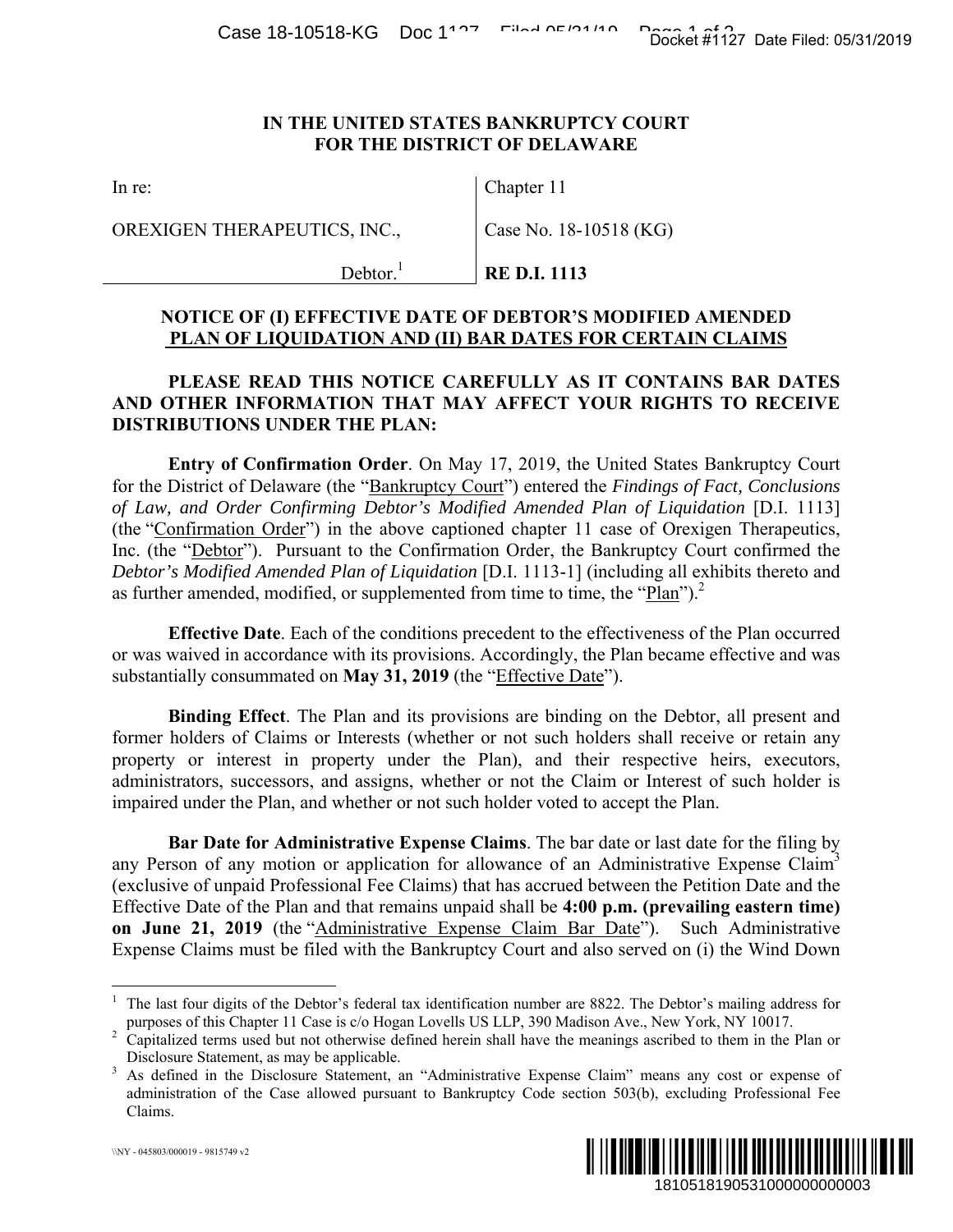Administrator: Province, Inc., 2360 Corporate Circle, Suite 330, Henderson, Nevada 89074, Attn: Peter Kravitz, Principal; and (ii) the Claims Agent: Orexigen Claims Processing Center, c/o KCC, 222 N. Pacific Coast Highway, Suite 300, El Segundo, CA 90245. Such Administrative Expense Claims must be served by regular mail, overnight courier or hand delivery on the Claims Agent so as to be **actually received** by the Administrative Expense Claim Bar Date. **THE FAILURE TO TIMELY FILE SUCH AN ADMINISTRATIVE EXPENSE CLAIM ACCRUING BETWEEN THE PETITION DATE AND THE EFFECTIVE DATE AS REQUIRED SHALL BAR THE ADMINISTRATIVE EXPENSE CLAIM FROM BEING**  PAID. Nothing in the Plan, Confirmation Order, or this notice extends or modifies any previously applicable Bar Date or Bar Date Order.

**Bar Date for Professional Fee Claims**. All requests for payment of Professional Fee Claims<sup>4</sup> must be filed with the Bankruptcy Court and served upon counsel to the Debtor, counsel to the Creditors' Committee, the United States Trustee, and all Persons on the Debtor's Bankruptcy Rule 2002 service list on or before **July 30, 2019**. The objection deadline relating to a request for payment of Professional Fee Claims shall be 4:00 p.m. (prevailing Eastern Time) on the date that is 14 calendar days after the filing of such request.

**Bar Date for Rejection Claims**. Pursuant to Section 3.2 of the Plan, all executory contracts and unexpired leases of the Debtor which had not been assumed and assigned, or rejected, prior to the Confirmation Date shall be deemed rejected of the Confirmation Date, *provided, however*, that to the extent any insurance policies of the Debtor, including but not limited to any directors' and officers' liability insurance policies, are considered to be executory contracts, no such insurance policies shall be rejected or otherwise impacted pursuant to the Plan and all such insurance policies are deemed assumed on the Effective Date. Any Creditor asserting a Claim for monetary damages as a result of the rejection of an executory contract or unexpired lease deemed rejected pursuant to the Plan (and not on or before the Confirmation Date) shall file a proof of claim substantially in the form of Official Form 410 with the Claims Agent ("Rejection Claim"), and serve it upon (i) Debtor's counsel; and (ii) the Wind Down Administrator: Province, Inc., 2360 Corporate Circle, Suite 330, Henderson, Nevada 89074, Attn: Peter Kravitz, Principal, by overnight mail so as to be **actually received** by **June 6, 2019** (the "Rejection Bar Date"). **ANY REJECTION CLAIM NOT FILED AND SERVED AS SET FORTH ABOVE BY THE REJECTION BAR DATE SHALL BE FOREVER DISALLOWED AND BARRED.** Nothing in the Plan, Confirmation Order, or this notice extends or modifies any previously applicable Bar Date or Bar Date Order.

**Injunctions, Releases, Exculpations**.Pursuant to the Plan, subject to the provisions of section 362 of the Bankruptcy Code, all injunctions and stays provided for in the Chapter 11 Case under section 362 of the Bankruptcy Code and in existence on the Confirmation Date, shall remain in full force and effect until the Court enters a final decree closing the Chapter 11 Case and shall be supplemented by the injunctions, discharges, releases, and exculpations in Article VI of the Plan. After the Court enters a final decree closing the Chapter 11 Case, such injunctions

1

<sup>4</sup> As defined in the Disclosure Statement, a "Professional Fee Claim" means an a Claim of a Professional for compensation or reimbursement of unpaid costs and expenses relating to services incurred during the period from the Petition Date through the Effective Date.